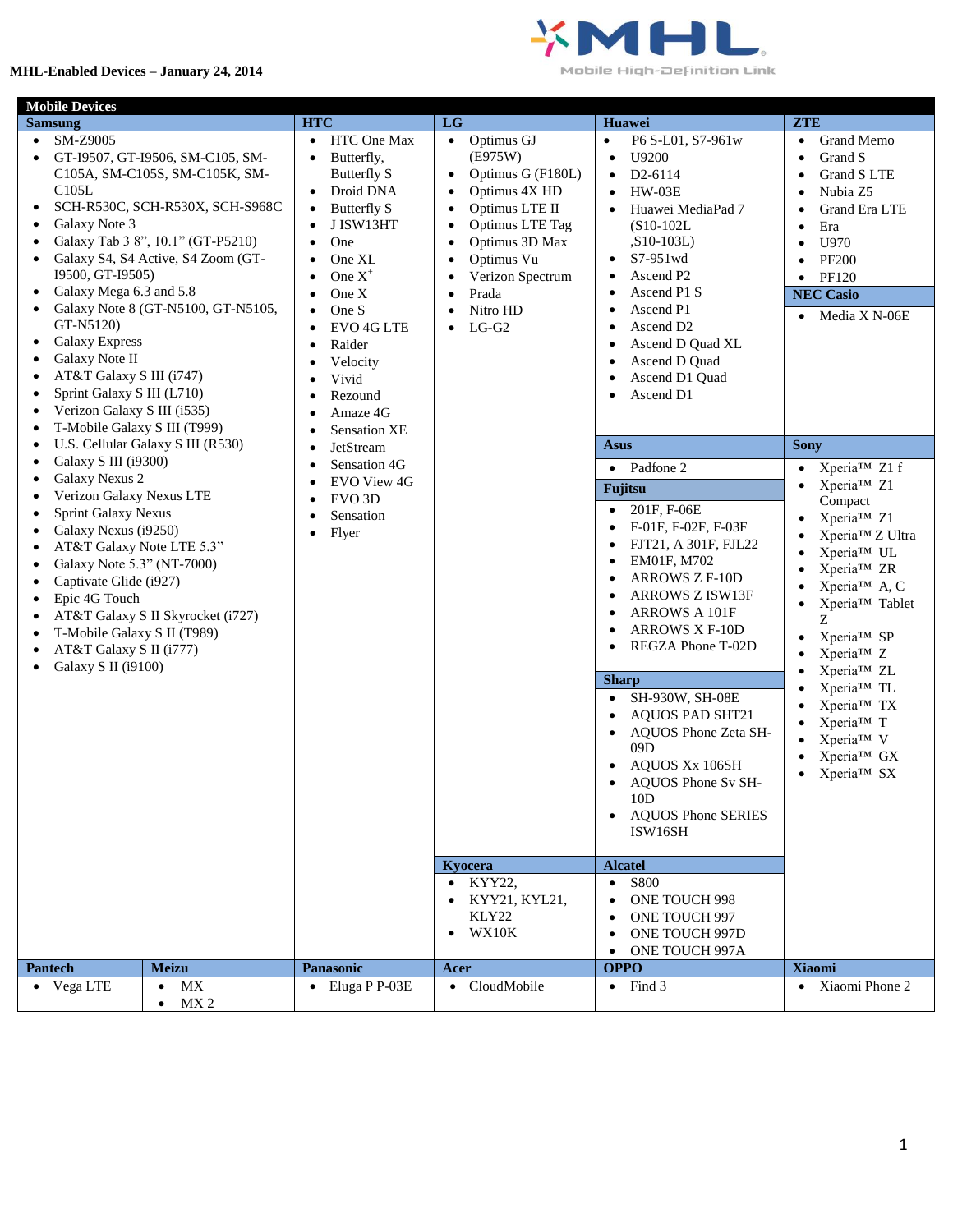| <b>Toshiba</b><br><b>Sony</b><br><b>Sony</b><br><b>Samsung</b><br>KA55S9CA, KA55S9CA, KA55S9CAM, KA55S9CAR, KA55S9CAG<br>42Z8, 47Z8, 55Z8<br>HMZ-TW3-H<br>KDL-32W657A,<br>$\bullet$<br>$\bullet$<br>$\bullet$<br>$\bullet$<br>HMZ-T3-H<br>KDL-42W651A,<br>LT24C350NP, LT28C570EW<br>42J8, 47J8, 55J8<br>$\bullet$<br>$\bullet$<br>KDL-42W657A,<br>KN55S9CAFXZA<br>50L4353DB<br>KDL-50W680A<br>$\bullet$<br>$\bullet$<br>$\bullet$<br>KDL-32W607A<br>58L7365DB<br>SGH-M919, SGH-I337, SGH-T999N, SGH-I467<br>KDL-60W685A<br>$\bullet$<br>$\bullet$<br>٠<br>KD-55X8500A.<br>$\bullet$<br>SCH-R530C, SCH-R970, SCH-R970C, SCH-R970X, SCH-I545<br>23S7, 29S7, 32S7,<br>KDL-50W805B<br>$\bullet$<br>KD-55X8504A.<br>39S7<br>KDL-55W950B<br>SPH-L720,SHW-M500W<br>$\bullet$<br>KD-55X8505A,<br>84L9363<br>SHV-E300L<br>$\bullet$<br>KDL-55WM25B<br>$\bullet$<br>$\bullet$<br>KD-65X8500A,<br>65L9363<br>UN85S9AF, UN85S9AG, UN85S9WF<br>KDL-65W950B<br>$\bullet$<br>KD-65X8504A.<br>58L9363<br>KDL-65W955B<br>UA85S9AJ, UA85S9AK, UA85S9AL, UA85S9AM, UA85S9AR<br>$\bullet$<br>$\bullet$<br>$\bullet$<br>KD-65X8505A<br>47RW1<br>KDL5WM25B<br>UE85S9AL, UE85S9AT, UE85S9SL, UE85S9ST, UE85S9SZ,<br>$\bullet$<br>$\bullet$<br>$\bullet$<br>UE40F8090, UA75F8200AJ, UA55F8500AJ, UE40F7000SLXXC,<br>55RW1<br>HMZ-T3W<br>$\bullet$<br>$\bullet$<br>UE40F7005ST, UE40F7080SL, E40F7080ST, UE40F7090SL,<br>46VL20, 40VL20<br>KDL-24W600A<br>$\bullet$<br>$\bullet$<br>UN40F7500AG, UN40F7500AH, UN40F7500AK, UN46F7400AF,<br>$\bullet$<br>46TL20,<br>KDL-55X900A<br>$\bullet$<br>UN46F7450AF, N55F7400AF, UN55F7450AF, UN60F7450AF,<br>40TL20<br>KDL-24W600<br>$\bullet$<br>UE46F7000AT, E46F7080ST, UE55F7080SL, UE55F7080ST,<br>55WL863,<br>$\bullet$<br>KDL-32W600<br>$\bullet$<br>UE60F7080ST, UE60F7090SL, UA46F7500BT, UA55F7500BL,<br>46WL863, 42WL863<br>KDL-42W600<br>$\bullet$<br>UE40F7000SL, UE40F7000ST, UE40F7080ST, UE46F7000SL,<br>(Port 4)<br>KDL-50W600<br>$\bullet$<br>UE46F7000ST, UE46F7080ST, UE55F7000SL, UE55F7000ST,<br>$\bullet$<br>55WL800A,<br>KDL-50W700A<br>$\bullet$<br>UE55F7080ST, UE60F7000SL, UE60F7000ST, UE60F7080ST<br>46WL800A<br>KDL-42W802A<br>$\bullet$<br>LT19C350EW, LT19C350LT, LT19C350KD,LT22C350EX,<br>$\bullet$<br>(Port 4)<br>KDL-47W802A<br>$\bullet$<br>LT22C350EW, LT22C350MW, LT22C350LT, LT22C350LB,<br>KDL-55W802A<br>$\bullet$<br>LT22C350MA, LT23C350EW, LT23C350KD, LT23C350MO,<br>KDL-46W900A<br>$\bullet$<br>LT23C350AA, LT23C350MA, LT24C350AC, LT24C350AH,<br>KDL-55W900A<br>$\bullet$<br>LT24C350LT, LT24C350LB, LT24C350MA, LT24C350MW,<br>KDL-46W950A<br>$\bullet$<br>LT24C350EW, LT27C350EW, LT23C351KD,LT23C370EX,<br>KDL-55W950A<br>$\bullet$<br>LT23C370KD, LT24C370EX, LT24C370EW,<br><b>XBR-55X900A</b><br>$\bullet$<br>LT24C370KD,LT27C370EX, LT27C370EW, LT27C370KD,<br><b>XBR-65X900A</b><br>LT27C370MW, LT27C370MO, LT24C550LB, LT23C570KD,<br>$\bullet$<br>Fujitsu<br>LT24C570KD, LT27C570KD, LT27C730LB, LT27C730LT<br>KDL-55W900<br>$\bullet$<br>UE55F8000, UE40F7000SLXXC, UE40F7000ST, UE40F7000AT,<br>$\bullet$ X23T<br><b>KLV-40EX430</b><br>$\bullet$<br>UE40F7000SL, UE40F7000SZ, UA40F7500BK, UA40F7500BL,<br>KLV-40EX43A<br>$\bullet$<br>UA40F7500BM, UA40F7500BR, UA40F7500BT, UE46F7000ST,<br>KLV-40EX43B<br>$\bullet$<br><b>Sceptre</b><br>UE46F7000SL, UE46F7000SZ, UE46F7005ST, UE46F7080SL,<br><b>KLV-24EX430</b><br>$\bullet$<br>X405BV-FMDU<br>UE46F7090SL, UN46F7500AF, UN46F7500AG, UN46F7500AH,<br>KLV-32EX330<br>$\bullet$<br>CE3200, CE3201,<br>UN46F7500AK, UN46F7550AF, UA46F7500AM, UA46F7500BK,<br>KLV-32EX33A<br>$\bullet$<br>CE4701<br>UA46F7500BL, UA46F7500BM, UA46F7500BR, UA46F7500BT,<br>KLV-32EX33B<br>$\bullet$<br>E32<br>UE55F7000ST, UE55F7000AT, UE55F7000SL, UE55F7000SZ,<br>$\bullet$<br>KDL-32W650A,<br>$\bullet$<br>UE55F7005ST, UE55F7090SL, UN55F7500AF, UN55F7500AG,<br>E325BV-MD,<br>KDL-32W651A,<br>UN55F7500AH, UN55F7500AK, UN55F7550AF, UA55F7500AM,<br>E328BV-MD<br>KDL-32W656A,<br>UA55F7500BK, UA55F7500BL, UA55F7500BM, UA55F7500BR,<br>$\bullet$ E325BV-MDC,<br>KDL-32W658A,<br>UA55F7500BT, UE60F7000AT, UE60F7000SL, UE60F7000ST,<br>E328BV-MDC<br>KDL-42W658A,<br>UE60F7000SZ, UE60F7005ST, UN60F7500AF, UN60F7500AG,<br>E325BV-FMD,<br>KDL-50W656A<br>UN60F7500AH, UN60F7500AK, UN60F7550AF<br>E328BV-FMD<br>KDL-24W600A,<br>$\bullet$<br>Mini projector: EAD-R10KBKG<br>$\bullet$<br>E47<br>KDL-24W603A.<br>Monitors: T24B750V, T27B750V, T23B550V, T27B550V<br>E475BV-FMD,<br>KDL-24W605A,<br>LED Monitors: S27B970D, S24B750V, S27B750V, S23B550V,<br>E478BV-FMD<br>KDL-32W600A,<br>S27B550V, SB970<br>E475BV-FMDU,<br>KDL-32W603A,<br>Smart Station: C24B750X, C27B70X, C24B550U<br>$\bullet$<br>E478BV-FMDU<br>KDL-32W605A<br>PN64E8000GF, PN60E8000GF, PN51E8000GF<br>X405BV-FMD,<br>KDL-32W653A,<br>$\bullet$ |
|----------------------------------------------------------------------------------------------------------------------------------------------------------------------------------------------------------------------------------------------------------------------------------------------------------------------------------------------------------------------------------------------------------------------------------------------------------------------------------------------------------------------------------------------------------------------------------------------------------------------------------------------------------------------------------------------------------------------------------------------------------------------------------------------------------------------------------------------------------------------------------------------------------------------------------------------------------------------------------------------------------------------------------------------------------------------------------------------------------------------------------------------------------------------------------------------------------------------------------------------------------------------------------------------------------------------------------------------------------------------------------------------------------------------------------------------------------------------------------------------------------------------------------------------------------------------------------------------------------------------------------------------------------------------------------------------------------------------------------------------------------------------------------------------------------------------------------------------------------------------------------------------------------------------------------------------------------------------------------------------------------------------------------------------------------------------------------------------------------------------------------------------------------------------------------------------------------------------------------------------------------------------------------------------------------------------------------------------------------------------------------------------------------------------------------------------------------------------------------------------------------------------------------------------------------------------------------------------------------------------------------------------------------------------------------------------------------------------------------------------------------------------------------------------------------------------------------------------------------------------------------------------------------------------------------------------------------------------------------------------------------------------------------------------------------------------------------------------------------------------------------------------------------------------------------------------------------------------------------------------------------------------------------------------------------------------------------------------------------------------------------------------------------------------------------------------------------------------------------------------------------------------------------------------------------------------------------------------------------------------------------------------------------------------------------------------------------------------------------------------------------------------------------------------------------------------------------------------------------------------------------------------------------------------------------------------------------------------------------------------------------------------------------------------------------------------------------------------------------------------------------------------------------------------------------------------------------------------------------------------------------------------------------------------------------------------------------------------------------------------------------------------------------------------------------------------------------------------------------------------------------------------------------------------------------------------------------------------------------------------------------------------------------------------------------------------------------------------------------------------------------------------------------------------------------------------------------------------------|
|                                                                                                                                                                                                                                                                                                                                                                                                                                                                                                                                                                                                                                                                                                                                                                                                                                                                                                                                                                                                                                                                                                                                                                                                                                                                                                                                                                                                                                                                                                                                                                                                                                                                                                                                                                                                                                                                                                                                                                                                                                                                                                                                                                                                                                                                                                                                                                                                                                                                                                                                                                                                                                                                                                                                                                                                                                                                                                                                                                                                                                                                                                                                                                                                                                                                                                                                                                                                                                                                                                                                                                                                                                                                                                                                                                                                                                                                                                                                                                                                                                                                                                                                                                                                                                                                                                                                                                                                                                                                                                                                                                                                                                                                                                                                                                                                                                                    |
| 46ES8000, 55ES8000, 60ES8000, 65ES8000, 46ES7500, 55ES7500,<br>X405BV-FMDU<br>KDL-32W654A.<br>60ES7500<br>KDL-32W655A,<br>46D8000, 55D8000, 60D8000, 65D8000 (Port 3), 46D7900, 55D7900<br>$\bullet$<br>KDL-32W670A,<br>, 46D7000, 55D7000, 60D7000 (Port 3)<br>KDL-32W674A,<br>KDL-42W650A<br>KDL-42W653A,<br>$\bullet$<br>KDL-42W654A,<br>KDL-42W655A,<br>KDL-42W670A,                                                                                                                                                                                                                                                                                                                                                                                                                                                                                                                                                                                                                                                                                                                                                                                                                                                                                                                                                                                                                                                                                                                                                                                                                                                                                                                                                                                                                                                                                                                                                                                                                                                                                                                                                                                                                                                                                                                                                                                                                                                                                                                                                                                                                                                                                                                                                                                                                                                                                                                                                                                                                                                                                                                                                                                                                                                                                                                                                                                                                                                                                                                                                                                                                                                                                                                                                                                                                                                                                                                                                                                                                                                                                                                                                                                                                                                                                                                                                                                                                                                                                                                                                                                                                                                                                                                                                                                                                                                                           |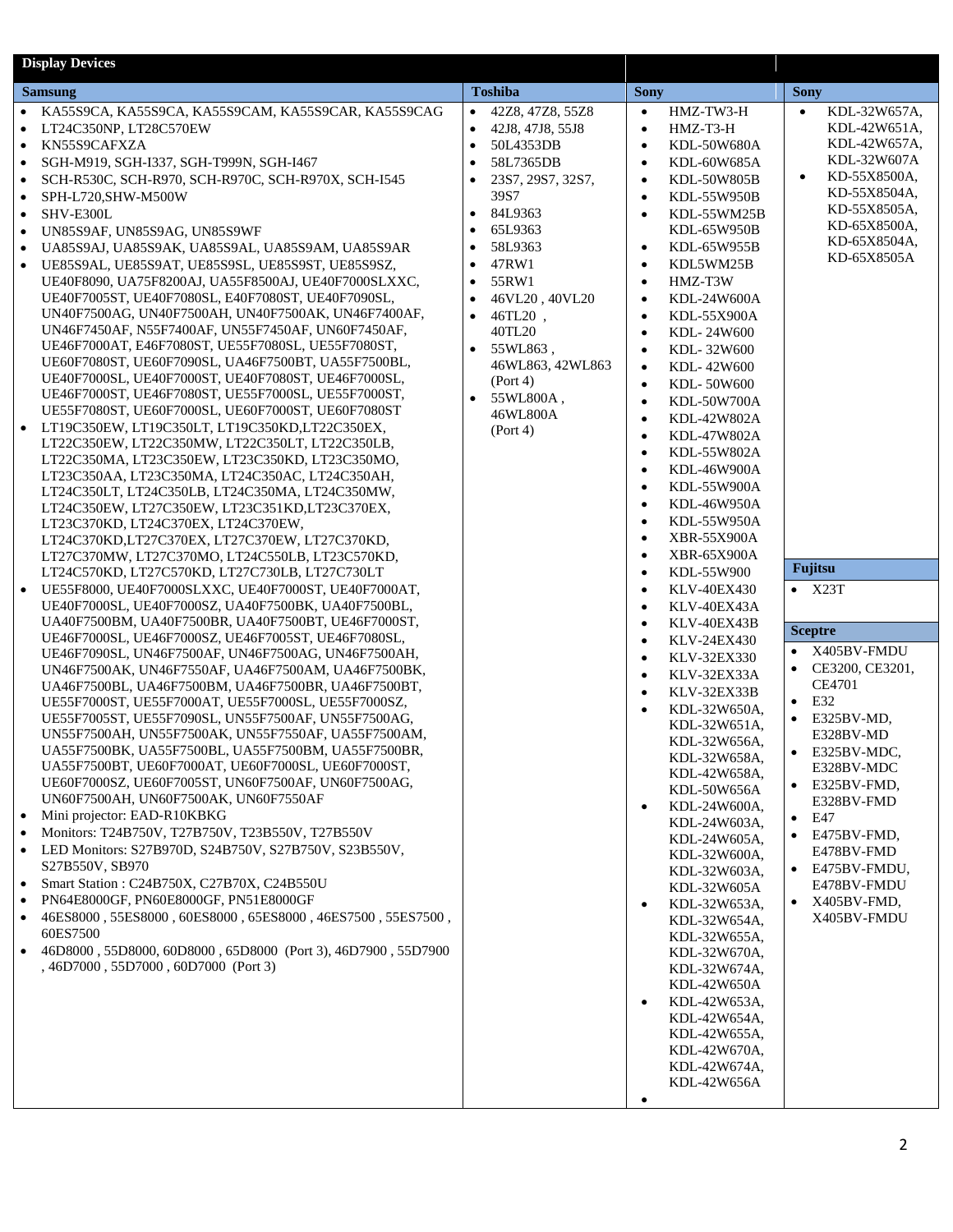|           | <b>Display Devices Continued</b>                                                                                                                               |                                                                                  |
|-----------|----------------------------------------------------------------------------------------------------------------------------------------------------------------|----------------------------------------------------------------------------------|
| LG        |                                                                                                                                                                | <b>Sharp</b>                                                                     |
| $\bullet$ | 42LB850V-ZA, 22LB491B-JA, 28LB491B-JA, 22LB490B-JE, 28LB490B-JE, 55LA6600-SZ,                                                                                  | • LC-19K7, LC-32BH11, LC-32H11, LC-40H11,<br>LC-32LE355M                         |
|           | 47LA6600-SZ, 42LA6600-SZ, HECTO2-KR, HECTO2-NA, HECTO2-MA, HECTO2-GL, PA1000-<br>KR, PA1000-NA, PW1000-KR, PW1000-NA, PW1000-GL, PF87K-JE, PF87U-JE            |                                                                                  |
| $\bullet$ | PF82G-JE, PA77U-JE, HECTO2-AP, 24MT35S-PZQ, 27MT55S-PZQ, 27MT75S-PZQ, PA1000-                                                                                  | • LC-32LE155D2, LC-39LE155D2, LC-<br>32LE355D2, LC-40LE355D2, LC-60LE650D2,      |
|           | GL, PA1000-MA, PA1000-EU, HECTOB-GL, PF1500-GL, PF1800-GL, PF2000-GL, PW1500-GL,                                                                               | LC-70LE650D2                                                                     |
|           | PW1800-GL, PW2000-GL, HECTO3-GL, HECTOB2-GL, HU90-GL, HU100-GL, HU110-GL                                                                                       | • LC-19K7, LL-P202V, LL-S242A, LC-                                               |
| $\bullet$ | HU120-GL, SW3000-JE, PF1500-EU, PF1800-EU, PF2000-EU, PW1500-EU, PW1800-EU,                                                                                    | 70UD1X, 70UD1T, LC-60U1U, LC-70UD1U                                              |
|           | PW2000-EU, HECTO3-EU, HU90-EU, HU100-EU, HU110-EU, HU120-EU, PF1500-NA, PF1800-                                                                                | • LC-60LE857E, LC-90Y8T, LC-32LE355M,                                            |
|           | NA PF2000-NA, PW1500-NA, PW1800-NA, PW2000-NA, HECTO3-NA, HU90-NA, HU100-NA                                                                                    | LC-32LE355X, LC-32J9T, LC-40LE355M,                                              |
| $\bullet$ | HU110-NA HU120-NA PF1500-KR PF1800-KR PF2000-KR PW1500-KR PW1800-KR PW2000-                                                                                    | LC-40LE355X, LC-40J9T                                                            |
|           | KR. HECTO3-KR. HU90-KR. HU100-KR. HU110-KR. HU120-KR. HECTO3-AP. HU90-AP.                                                                                      | • LC-60LE650M, LC-60LE650X, LC-                                                  |
|           | HU100-AP, HU110-AP, HU120-AP, PF1500-MA, PF1800-MA, PF2000-MA, PW1500-MA,                                                                                      | 70LE650M,LC-70LE650X, LC-32LB150U                                                |
|           | <b>PW1800-MA</b>                                                                                                                                               | • LC-60LE857E, LC-60LE950X, LC-60LE951X,                                         |
| $\bullet$ | PW2000-MA, HECTO3-MA, HU90-MA, HU100-MA, HU110-MA, HU120-MA, SW3000P-JE                                                                                        | LC-70LE950X, LC-70LE951X, LC-60G9T,                                              |
|           | 55LB5800-UG, 50LB5800-UG, 47LB5800-UG, 32LB570B-SA, 55LB582V-ZJ, 55LB5820-ZJ,                                                                                  | LC-70G9T, LC-70LE747RU,                                                          |
|           | 50LB582V-ZJ, 50LB5820-ZJ, 47LB582V-ZJ, 47LB5820-ZJ, 42LB582V-ZJ, 42LB5820-ZJ,                                                                                  | • LC-70LE747EN, LC-70LE747KN, LC-                                                |
|           | 32LB582V-ZJ, 32LB5820-ZJ                                                                                                                                       | 80LE657EN, LC-80LE657KN, LC-60LE650U,                                            |
| $\bullet$ | 60PB6650-UA, 55LB582V-ZN, 55LB5820-ZN, 50LB582V-ZN, 50LB5820-ZN, 50LB570V-ZK,                                                                                  | • LC-42LB150U, LC-50LB150U, LC-32LB150U                                          |
|           | 50LB5700-ZK, 47LB582V-ZN, 47LB5820-ZN, 47LB582V-ZG, 42LB582V-ZN, 42LB5820-ZN,<br>42LB582V-ZG, 32LB582V-ZN, 32LB5820-ZN, 32LB582V-ZG                            | • LCD-90LX740A, LC-60LE650U, LC-                                                 |
| $\bullet$ | 47LB570V-ZK, 47LB5700-ZK, 47LB572V-ZP, 42LB570V-ZK, 42LB5700-ZK, 42LB572V-ZP,                                                                                  | 70LE650U, LC-80LE650U, LC-60C6500U,                                              |
|           | 39LB570V-ZK, 39LB5700-ZK, 39LB570V-ZJ, 39LB572V-ZP, 32LB570V-ZK, 32LB5700-ZK,                                                                                  | LC-70C6500U, LC-80C6500U, LC-60LE657U,<br>LC-70LE657U, LC-80LE657U, LC-60LE755U, |
|           | 32LB572V-ZP, 32LB570U-ZK, 32LB570B-ZK, 32LB572U-ZP                                                                                                             | LC-70LE755U, LC-60C7500U, LC-70C7500U,                                           |
| $\bullet$ | 28LB490U-ZH, 28LB490B-ZH, 28LB491U-ZB, 28LB498U-ZG, 22LB490U-ZH, 22LB490B-ZH,                                                                                  | LC-60LE757U, LC-70LE757U, LC-80LE757U,                                           |
|           | 22LB491U-ZB, 22LB498U-ZG, 60LB8600-NA, 55LB8600-NA, 55LB8700-UA, 55LA6200-SZ,                                                                                  | LC-60LE857U, LC-70LE857U, LC-80LE857U,                                           |
|           | 47LA6200-SZ, 42LA6200-SZ, 47LN5700-SY, 42LN5700-SY, 32LN570B-SY, 55LB580T-DB                                                                                   | LC-90LE657U, LC-60LE655U, LC-70LE655U,                                           |
| $\bullet$ | 32LB5600-UA, 60LB6090-UA, 55LB6000-UA, 50LB6000-UA, 47LB6000-UA, 42LB6200-UA,                                                                                  | LC-60LE750U, LC-70LE750U                                                         |
|           | 42LB5600-UA, 39LB5600-UA, 32LB560B-UA, 55LB5500-UA, 49LB5500-UA, 42LB5500-UA,                                                                                  | $\bullet$ LC-24MX1                                                               |
|           | 32LB550B-UA, 28LB4700-UA, 42LB6000-UA, 47LN5390-DN, 50LN5400-CA                                                                                                | • LC-60LE855E, LC-60LE857E, LC-                                                  |
| $\bullet$ | 55LA965V-ZA, 84LM960W-ZD, 84LA980V-ZD, 55LA965V-ZA, 84LA980T-DC, 55LA6210-SB,                                                                                  | 60LE857RU, LC-60LE858E LC-70LE857E                                               |
|           | 42LA6550-CC, 47LA6550-CC                                                                                                                                       | LC-70LE857RU, LC-70LE858E LC-80LE857E                                            |
| $\bullet$ | 55LA6550-CC, 42LA6650-CA, 47LA6650-CA, 55LA6650-CA, 42LA6850-CA, 47LA6850-CA,                                                                                  | LC-80LE857RU, LC-80LE858E LC-                                                    |
|           | 55LA6850-CA, 42LA668C-CA, 47LA668C-CA, 55LA668C-CA                                                                                                             | 60LE855KN LC-60LE857EN,LC-70LE857EN,                                             |
| $\bullet$ | 39LB5800-ZM, 32LB580V-ZM, 32LB5800-ZM, 32LB581V-ZR, 32LB580U-ZM, 32LB582V-ZK,                                                                                  | LC-70LE857KN, LC-80LE857EN, LC-<br>80LE857KN LC-70LE747E LC-80LE657E LC-         |
|           | 32LB581B-ZR, 32LB580B-ZM, 55LB5800-SB<br>60LB580T-DB, 60LB5800-DB, 55LB5800-DB, 50LB5800-DB, 47LB580T-DB, 47LB5800-DB,                                         | 80LE657RU, LC-90LE757E LC-90LE757K                                               |
| $\bullet$ | 42LB580T-DB, 42LB5800-DB, 32LB5800-DB, 32LB580D-DB, 32LB580B-DB                                                                                                | LC-90LE757RU                                                                     |
| $\bullet$ | 60LY540S-CA, 47LY540S-CA, 42LY540S-CA, 60LB5800-SB, 47LB5800-SB, 42LB5800-SB,                                                                                  | • LC-52W9 LC-46W9 LC-40J9 LC-32J9 LC-                                            |
|           | 39LB5800-SB, 32LB580B-SB, 50LB5800-NB, 47LB5800-NB, 42LB5800-NB, 65LB6190-UC                                                                                   | 40H9 LC-32H9 LC-24K9 LC-22K9                                                     |
|           | 60LB6100-UG, 55LB6100-UG, 50LB6100-UG, 47LB6100-UG, 42LB5800-UG                                                                                                | $\bullet$ LL-S201A                                                               |
| $\bullet$ | 39LB5800-UP, 39LB5800-UG, 32LB5800-UG, 32LB580B-UG, 60LB580V-ZM, 60LB5800-ZM,                                                                                  | • LCD-80LX842A, LCD-70LX840A                                                     |
|           | 55LB580V-ZM, 55LB5800-ZM, 50LB580V-ZM, 50LB5800-ZM, 47LB580V-ZM, 47LB5800-ZM,                                                                                  | • LC-80LX842H, LC-60LX840H, LC-                                                  |
|           | 47LB581V-ZR, 47LB582V-ZK, 42LB580V-ZM, 42LB581V-ZR, 42LB582V-ZK                                                                                                | 52LX840H, LC-46LX840H                                                            |
| $\bullet$ | 42LB5800-ZM, 39LB580V-ZM, 49LB6200-UG, 42LB6200-UG, 42LB5600-UH, 39LB5600-UH,                                                                                  | • LC-80LE940X, LC-60LE940X, LC-52LE840X,                                         |
|           | 32LB5600-UH, 32LB560B-UH, 55LB5500-UC, 49LB5500-UC, 42LB5500-UC, 32LB550B-UC,                                                                                  | $LC-46LE840X$                                                                    |
|           | 55LB620V-ZE, 49LB620V-ZE, 42LB620V-ZE, 49LB551V-ZC, 42LB551V-ZC                                                                                                | • LC-80G7T, LC-60G7T, LC-52G7T, LC-46G7T                                         |
| $\bullet$ | 32LB551B-ZC, 42LB5500-SF, 50LB5610-DC, 60PB6500-SA, 50PB650B-SA, 50PB560D-TA,<br>50PB5600-NA, 47LY340C-DA, 42LY340C-DA, 32LY340C-DA, 47LY540H-CA, 42LY540H-CA, | LC-60LE640X, LC-60LE640T<br>$\bullet$ LC-60Y7T                                   |
|           | 39LY540H-CA, 60LY340C-CA, 47LY340C-CA, 42LY340C-CA, 32LY340C-CA, 49LB5550-NC,                                                                                  |                                                                                  |
|           | 49LB5550-NF, 32LB555B-NF, 60LB6000-UH, 55LB6000-UH, 50LB6000-UH                                                                                                |                                                                                  |
| $\bullet$ | 47LB6000-UH, 55LB6200-UG, 49LB6200-UG, 42LB6200-UG, 42LB5600-UH, 39LB5600-UH,                                                                                  |                                                                                  |
|           | 32LB5600-UH, 32LB560B-UH, 55LB5500-UC, 49LB5500-UC, 42LB5500-UC, 32LB550B-UC,                                                                                  |                                                                                  |
|           | 55LB620V-ZE, 49LB620V-ZE, 42LB620V-ZE, 49LB551V-ZC, 42LB551V-ZC                                                                                                |                                                                                  |
| $\bullet$ | 47GA6400-NC, 42GA6400-NC, 55GA7900-NB, 47GA7900-NB, 47LA740T-TA, 60LN5600-UB,                                                                                  |                                                                                  |
|           | 55LN5600-UI, 50LN5600-UI, 47LN5600-UI, 55LB6250-NC, 49LB6250-NC, 42LB6250-NC,                                                                                  |                                                                                  |
|           | 32LB625B-NC, 55LB5650-NL, 50LB5650-NL, 47LB5650-NL, 42LB5650-NL, 55LN5100-UB,                                                                                  |                                                                                  |
|           | 50LN5100-UB,42LA6100-UF 42GA6400-NC, 55GA7900-NB, 47GA7900-NB,                                                                                                 |                                                                                  |
| $\bullet$ | 42GA6400-NC, 55GA7900-NB, 47GA7900-NB, 42GA6400-NC, 55GA7900-NB, 47GA7900-NB,                                                                                  |                                                                                  |
|           | 42GA6400-NC, 55GA7900-NB, 47GA7900-NB, 42GA6400-NC, 55GA7900-NB, 47GA7900-NB                                                                                   |                                                                                  |
| $\bullet$ | 55LA6900-NA, 55LA965V-ZA, 84LA980V-ZB, 47LN5390-DN, 47LN5390-DN, 29MA73D-PNP,                                                                                  |                                                                                  |
|           | 32LN580B-NA, 29LN450W-PU, 55LA6130-SB, 55LA6900-NA, 60LA625C-CN, 60LA741Y-TC,<br>47LN570T-TE, 55LN570T-TE, 60LN570T-TE, LG-F200L, LG-F200LS                    |                                                                                  |
|           |                                                                                                                                                                |                                                                                  |

60PB6900-UA, 60PB6600-TE, 50PB6600-TE, 60PB6900-TB, 50PB6900-TB, 60PB690V-ZC

3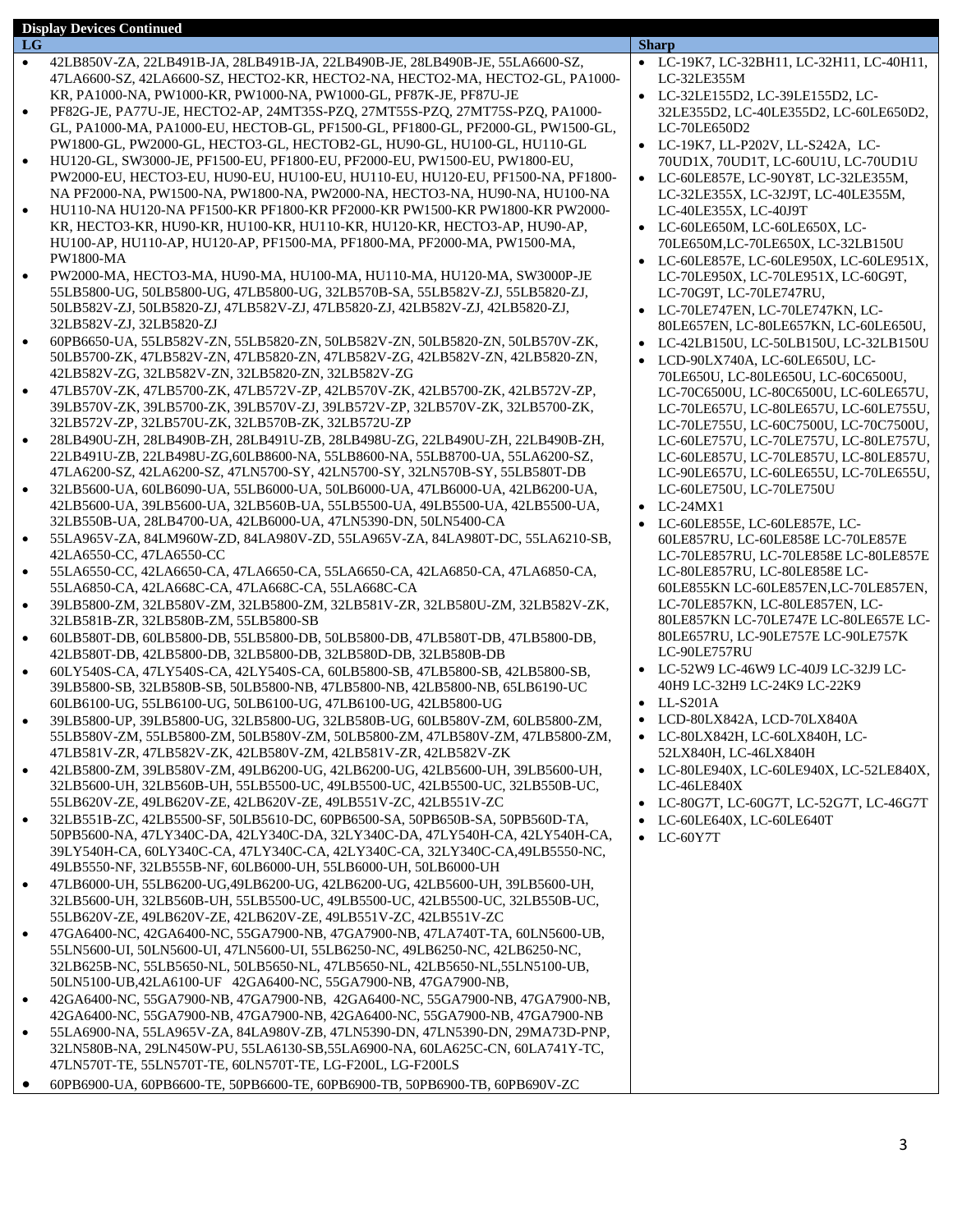| LG        |                                                                                                                                                                  | <b>Sharp</b> |     |
|-----------|------------------------------------------------------------------------------------------------------------------------------------------------------------------|--------------|-----|
| $\bullet$ | 50PB690V-ZC, 60PB660V-ZD, 50PB660V-ZD, 60PB6909-ZC, 50PB6909-ZC. 60PB6609-ZD,                                                                                    | $\bullet$    | LC  |
|           | 50PB6609-ZD, 60PB660V-ZC, 50PB660V-ZC, 50PB690B-SE42LB580V-ZA, 50PB690V-ZA,                                                                                      | $\bullet$ LC |     |
|           | 50PB6900-UA, 60PB6600-UA, 50PB6600-UA, 60PB6600-TA, 50PB6600-TA 60PB6900-TA                                                                                      | $\bullet$    | LC  |
|           | 50PB6900-TA, 60PB690V-ZA, 50PB690V-ZA, 60PB660V-ZA, 50PB660V-ZA, 60PB6909-ZA,                                                                                    |              | LC  |
|           | 50PB6909-ZA, 60PB6609-ZA, 50PB6609-ZA, 50PB690B-SA39LB5600-TA, 39LB560T-TA,                                                                                      |              | LC  |
|           | 32LB560T-TA, 32LB560W-TA, 32LB560B-TA, 32LB560D-TA, 55LB5500-TA, 55LB550T-TA,                                                                                    |              | LC  |
|           | 49LB5500-TA, 49LB550T-TA, 42LB5500-TA, 42LB550T-TA<br>32LB550B-TA, 32LB550D-TA, 60LB560Y-TA, 55LB560Y-TA, 50LB560Y-TA, 47LB560Y-TA,                              | $\bullet$    | LC  |
|           | 42LB560Y-TA, 39LB560Y-TA, 32LB560Y-TA, 32LB560Z-TA, 55LB550Y-TA, 49LB550Y-TA,                                                                                    |              | LC  |
|           | 42LB550Y-TA, 32LB550Z-TA, 55LB5600-SA, 50LB5600-SA, 47LB5600-SA, 42LB5600-SA,                                                                                    |              | 601 |
|           | 39LB5600-SA, 32LB5600-SA, 32LB560B-SA, 49LB5500-SA, 42LB5500-SA, 32LB550B-SA                                                                                     |              |     |
|           | 55LB560T-DA, 55LB5600-DA, 50LB560T-DA, 47LB560T-DA, 47LB5600-DA, 42LB560T-DA,                                                                                    |              |     |
|           | 42LB5600-DA, 32LB5600-DA, 32LB560D-DA, 32LB560B-DA, 49LB550T-DA, 42LB550T-DA,                                                                                    |              |     |
|           | 32LB550D-DA, 60LB5630-CA, 50LB5630-CA, 47LB5630-CA, 42LB5630-CA, 39LB5630-CA,                                                                                    |              |     |
|           | 32LB5630-CA, 60LB5600-CA, 50LB5600-CA, 47LB5600-CA, 42LB5600-CA, 39LB5600-CA                                                                                     |              |     |
|           | 32LB5600-CA, 49LB5500-CA, 42LB5500-CA, 32LB550B-CA, 60PB5600-ZA, 50PB5600-ZA,                                                                                    |              |     |
|           | 50PB560B-ZA, 60PB5608-ZA, 50PB5608-ZA, 50PB5606-ZA, 60PB560V-ZA, 50PB560V-ZA,                                                                                    |              |     |
|           | 50PB560U-ZA, 60PB5600-TA, 50PB5600-TA, 50PB560B-TA, 50PB560H-CA, 60PB560H-CA                                                                                     |              |     |
|           | 55LB620V-ZA, 55LB6209-ZA, 55LB6200-ZA, 49LB620V-ZA, 49LB6209-ZA, 49LB6200-ZA,                                                                                    |              |     |
|           | 42LB620V-ZA, 42LB6209-ZA, 42LB6200-ZA, 55LB6200-TA, 55LB620T-TA, 49LB6200-TA,                                                                                    |              |     |
|           | 49LB620T-TA, 42LB6200-TA, 42LB620T-TA, 32LB620B-TA, 32LB620D-TA, 55LB620Y-TA,<br>49LB620Y-TA, 42LB620Y-TA, 32LB620Z-TA, 55LB6200-SA, 49LB6200-SA, 42LB6200-SA    |              |     |
|           | 32LB620B-SA, 55LB620T-DA, 49LB620T-DA, 42LB620T-DA, 32LB620D-DA, 55LB5600-NA,                                                                                    |              |     |
|           | 50LB5600-NA, 47LB5600-NA, 42LB5600-NA, 49LB5500-NA, 32LB550B-NA, 60LB560V-ZA,                                                                                    |              |     |
|           | 60LB5609-ZA, 60LB5608-ZA, 60LB5600-ZA, 55LB560V-ZA, 55LB5609-ZA, 55LB5608-ZA,                                                                                    |              |     |
|           | 55LB5600-ZA, 50LB560V-ZA, 50LB5609-ZA, 50LB5608-ZA, 50LB5600-ZA, 47LB560V-                                                                                       |              |     |
|           | ZA,47LB5609-ZA, 47LB5608-ZA, 47LB5600-ZA, 42LB560V-ZA, 42LB5609-ZA, 42LB5608-ZA,                                                                                 |              |     |
|           | 42LB5600-ZA, 39LB560V-ZA, 39LB5609-ZA, 39LB5608-ZA, 39LB5600-ZA, 32LB560V-ZA,                                                                                    |              |     |
|           | 32LB5609-ZA, 32LB5608-ZA, 32LB5600-ZA, 32LB560U-ZA, 32LB5607-ZA, 32LB5606-ZA,                                                                                    |              |     |
|           | 32LB560B-ZA, 49LB550V-ZA, 49LB5508-ZA, 49LB5500-ZA, 42LB550V-ZA, 42LB5508-ZA,                                                                                    |              |     |
|           | 42LB5500-ZA, 32LB550U-ZA, 32LB5506-ZA, 32LB550B-ZA, 60LB5600-TA, 60LB560T-TA,<br>55LB5600-TA, 55LB560T-TA, 55LB560W-TA, 50LB5600-TA, 50LB560T-TA, 50LB560W-TA    |              |     |
| ٠         | 47LB5600-TA, 47LB560T-TA, 47LB560W-TA, 42LB5600-TA, 42LB560T-TA, 42LB560W-                                                                                       |              |     |
|           | TA, 32LN5310-UB, 32LN5300-UA, 60LA6430-TA, 47LA660S-ZA, 47LA790V-ZA, 84LA980T-DA                                                                                 |              |     |
| ٠         | 26LN4500, 50LN5400, PF85K-JE, PF85U-JE, PF80G-JE, PG65U-E, PG65K, PG60G-JE                                                                                       |              |     |
|           | 32LN560Y-TE, 39LN5600-TE, 42LA6235-DB, 39LN560Y-TE, 60LN570T-TB, 55LN570T-TB,                                                                                    |              |     |
|           | 42LN570T-TE, 55LA740T-TA, 60LN6500-UB, 55LN5600-UI, 47LN5600-UI                                                                                                  |              |     |
| ٠         | 29MA73D-PZP, 29MA73D-PRP, 29MA72V-PZP, 29MH72D-PUP, 42LN5395-UO, 47LN5395-UO                                                                                     |              |     |
| ٠         | 22MA53D-WHP, 27MA53D-WHP, 24MA53D-WHP, 27MA53D-PRP, 24MA53D-PRP                                                                                                  |              |     |
| ٠         | 42PN450P-UA, 50PN450P-UA, 60PN530P-UA, 50PN530P-UA                                                                                                               |              |     |
|           | 42LA690V, 60LA7400-SB, 70LA8600-NB, 65LA9700-UA, 55LA9700-UA, 60LA7410-TA,                                                                                       |              |     |
|           | 47LA660S-ZA, 55LA6610-SF, 47LA6610-SF, 42LA665C-CN, 47LA665C-CN, 55LA665C-CN,                                                                                    |              |     |
|           | 55LA9700-CA, 60LA8600-JA, 84LA790V-ZA, 84LA9850-CA, 60LA644S-ZA, 55LA7100-TA,                                                                                    |              |     |
|           | 47LA7100-TA, 55LA690T-TB, 47LA690T-TB, 42LA690T-TB, 60LA620T-TA, 55LA623T-TB,<br>50LA623T-TB, 47LA623T-TB, 42LA623T-TB, 39LA623T-TB, 32LA623T-TB, 32LA613Z-TB,   |              |     |
|           | 50LA613Y-TB, 32LA615V-ZE, 42LA615V-ZE, 47LA615V-ZE, 55LA6970-UD, 50LA6970-UE,                                                                                    |              |     |
|           | 55LA7100-UA, 47LA7100-NA, 55LA691V-TB, 47LA691V-TB, 42LA691V-TB, 60LA620V-TA,                                                                                    |              |     |
|           | 55LA620V-TA, 50LA620V-TA, 47LA620V-TA, 42LA620V-TA, 39LA620V-TA, 32LA620V-TA,                                                                                    |              |     |
|           | 55LA7100-SA,55LA710T-DA, 47LA790V-ZA, 55LA868V-ZD, 47LA868V-ZD, 42LA868V-ZD,                                                                                     |              |     |
|           | 65LA9700-CA, 60LA7400, 55LA7400, 47LA7400, 60LA8600-NB, 60LA741V-ZA, 55LA8600,                                                                                   |              |     |
|           | 60PH6700                                                                                                                                                         |              |     |
| $\bullet$ | 47LN5390, 47LN5390-DN,47LN5200-UB, 50LN5200-UB, 55LN5200-UB, 42LN5300, 32LN560B-                                                                                 |              |     |
|           | SA, 60LN5710-UB, 32LN575U-ZE, 32LN655V-ZD, 42LN655V-ZD, 32LN5707-ZA, 32LN546B-                                                                                   |              |     |
|           | TM, 32LN546Z-TM, 42LN5460-TM, 42LN546Y-TM, 50LN5400-BA, 60LN5420-DA, 32LN5420-<br>DA, 60LN5400-DA, 32LN548B-CB, 47LN613S-ZB, 47LN6138-ZB, 42LN613V-ZB, 42LN6138- |              |     |
|           | ZB, 32LN613S-ZB, 32LN6138-ZB, 60LN578V-ZE, 55LN578V-ZE, 50LN578V-ZE, 47LN578V-                                                                                   |              |     |
|           | ZE, 42LN578V-ZE, 39LN578V-ZE, 32LN578V-ZE, 50LN570V-ZA, 50LN570S-ZA, 50LN5708-                                                                                   |              |     |
|           | ZA, 47LN5708-ZA, 32LN5708-ZA, 32LN6150-TE, 47LN6150-SB, 42LN6150-SB, 32LN6150-SB,                                                                                |              |     |
|           | 47LN6150-DB, 42LN6150-DB, 32LN6150-DB, 32LN5300-UA, 47LN5390-UN, 42LN5390-UN,                                                                                    |              |     |
|           | 47LN5400-SA, 42LN5700, 39LN5700, 32LN5700                                                                                                                        |              |     |
| ٠         | 27MT93S-PRQ, 55GA6400-NC, 55GA7800-CB, 47GA7800-CB, 55EA9800-NA, 55EA9800-CA,                                                                                    |              |     |
|           | 27EA73, 23ES73W-BY, 84LM90600, 84LM8600, 72LM950Y-TA, 47LM9500, 47LA6900,                                                                                        |              |     |
|           | 72LM9500, 55LM9600, 55LM8600, 47LM8600                                                                                                                           |              |     |
|           | V960, MT93, TM2792, LG V960, LCD Monitor: 29EA93, LED Monitors: IPS277L, IPS237L                                                                                 |              |     |

**Display Devices Continued**

- LC-24K7, LC-22K7, LC-19K7
- LC-60LE745U, LC-70LE745U, LC-90LE745U
- LC-70C7450U, LC-60C7450U
- LC-70LE845U, LC-60LE845U
- LC-70LE847U, LC-60LE847U
- LC-80LE844U
- LC-70C8470U, LC-60C8470U LCD-46LX840A, LCD-52LX840A, LCD-60LX840A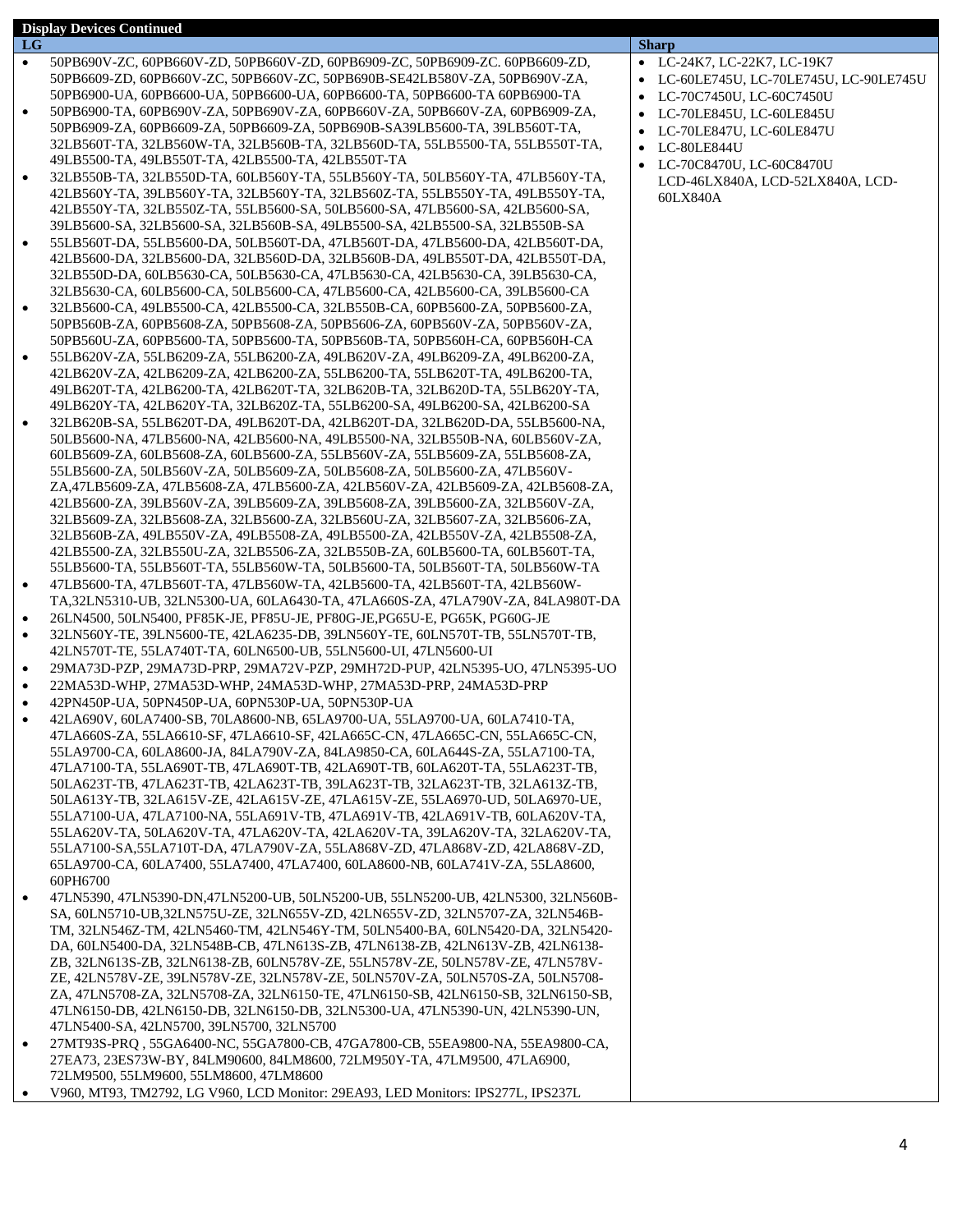|                                                                     | <b>Display Devices Continued</b>                                                                               |                                                            |                                                                            |                                                                                               |  |                                                                   |
|---------------------------------------------------------------------|----------------------------------------------------------------------------------------------------------------|------------------------------------------------------------|----------------------------------------------------------------------------|-----------------------------------------------------------------------------------------------|--|-------------------------------------------------------------------|
| <b>AOC</b>                                                          |                                                                                                                |                                                            |                                                                            | <b>BenQ</b>                                                                                   |  | EW2740L, EW2740LE, EW2440L, EW2440LE, GP20, GP20+, TP20,          |
| $\bullet$                                                           | E2473PWM, E2473PWM/BS, E2473PWM/BK, E2473PWM/WS,<br>E2473PWM/WW, M2473PWM, M2473PWM/BS                         |                                                            | $\bullet$                                                                  | TP2080, MX600                                                                                 |  |                                                                   |
| $\bullet$                                                           |                                                                                                                | M2473PWM/BK, M2473PWM/WS, M2473PWM/WW, I2473PWM/BS,        | $\bullet$                                                                  | TX600, TX6327, EP7232, BX6732, EX7291, MX3291, MX600H,                                        |  |                                                                   |
|                                                                     | I2473PWM/BK, I2473PWM/WS, I2473PWM/WW                                                                          |                                                            |                                                                            | MX600+, SP7357, RX9132                                                                        |  |                                                                   |
| $\bullet$                                                           | E2473FWM, E2473FWM/BS, E2473FWM/BK, E2473FWM/WS,                                                               |                                                            | $\bullet$                                                                  | ML7237, PX6723, MX823ST, TX823ST, TX8327ST, EP7232ST,                                         |  |                                                                   |
|                                                                     | E2473FWM/WW, M2473FWM, M2473FWM/BS, M2473FWM/BK                                                                |                                                            |                                                                            | BX8732ST, EX7296ST, MX3296ST                                                                  |  |                                                                   |
| $\bullet$                                                           | M2473FWM/WS, M2473FWM/WW, I2473FWM, I2473FWM/BS,                                                               |                                                            | $\bullet$                                                                  | MX823STH, MX823ST+, SP9587, RX9632, ML9467, PX8946                                            |  |                                                                   |
|                                                                     | I2473FWM/BK, I2473FWM/WS, I2473FWM/WW, LV243XIM                                                                |                                                            |                                                                            | 4. MW824ST, TW824ST, TW8327ST                                                                 |  |                                                                   |
| $\bullet$                                                           | LV243XEM, LV243XEM/BS, LV243XEM/BK, LV243XEM/WS                                                                | LV243XIM/BS, LV243XIM/BK, LV243XIM/WS, LV243XIM/WW,        | $\bullet$                                                                  | EP7332ST, BW8732ST, EW7397ST, MW3297ST, MW824STH,<br>MW824ST+, SP9597, RW9732, ML9477, PW8947 |  |                                                                   |
|                                                                     |                                                                                                                | LV243XEM/WW, LV243XMM, LV243XMM/BS, LV243XMM/BK,           |                                                                            | <b>HKC</b>                                                                                    |  |                                                                   |
|                                                                     | LV243XMM/WS, LV243XMM/WW, E2273FWM, E2273FWM/BS                                                                |                                                            |                                                                            |                                                                                               |  |                                                                   |
| $\bullet$                                                           | E2273FWM/BK, E2273FWM/WS, E2273FW/WW, M2273FWM,                                                                |                                                            | $\bullet$                                                                  | 24T8                                                                                          |  | 32T7, 39T7, 42T7, 46T7, 50T7, 32V7, 39V7, 40V7, 42V7, 46V7, 50V7, |
|                                                                     |                                                                                                                | M2273FWM/BS, M2273FWM/BK, M2273FWM/WS, M2273FW/WW          | $\bullet$                                                                  | 32T8, 39T8, 40T8, 46T8, 50T8, 46T9, 50T9, 32D7, 39D7, 40D7                                    |  |                                                                   |
| $\bullet$                                                           | LV223WED, LV223WED/BS, LV223WED/BK, LV223WED/WS,                                                               |                                                            |                                                                            |                                                                                               |  |                                                                   |
|                                                                     | LV223WED/WW, E2273SHE, E2273SHE/BS, E2273SHE/BK                                                                |                                                            |                                                                            |                                                                                               |  |                                                                   |
| $\bullet$                                                           | E2273SHE/WS, E2273SHE/WW, M2273SHE, M2273SHE/BS,                                                               |                                                            |                                                                            |                                                                                               |  |                                                                   |
| $\bullet$                                                           | M2273SHE/BK, M2273SHE/WS, M2273SHE/WW, E2273FWMN<br>E2273FWMN/BS, E2273FWMN/BK, E2273FWMN/WS,                  |                                                            |                                                                            | <b>Packard Bell</b>                                                                           |  |                                                                   |
|                                                                     |                                                                                                                | E2273FWMN/WW, M2273FWMN, M2273FWMN/BS, 2273FWMN/BK         | $\bullet$                                                                  | Viseo223DX, Viseo233D, Viseo273D, Viseo243D, Viseo293D,                                       |  |                                                                   |
| $\bullet$                                                           | M2273FWMN/WS, M2273FWMN/WW, E2273SH, E2273SH/BS,                                                               |                                                            |                                                                            | Viseo283D                                                                                     |  |                                                                   |
|                                                                     | E2273SH/BK, E2273SH/WS, E2273SH/WW, M2273SH                                                                    |                                                            | M5-2202<br>$\bullet$                                                       |                                                                                               |  |                                                                   |
| $\bullet$                                                           | M2273SH/BS, M2273SH/BK, M2273SH/WS, M2273SH/WW,                                                                |                                                            |                                                                            |                                                                                               |  |                                                                   |
|                                                                     | M2273VHE, M2273VHE/BS, M2273VHE/BK, M2273VHE/WS                                                                |                                                            |                                                                            | <b>Philips</b>                                                                                |  |                                                                   |
| $\bullet$                                                           |                                                                                                                | M2273VHE/WW, E2470SWQ, I2470SWQ, M2470SWQ, E2470PWQU,      | $\bullet$                                                                  | 277E6Q, 277E6QD, 277E6QDSB, 277E6QDSW, 277E6QDWA,                                             |  |                                                                   |
|                                                                     | I2470PWQU, M2470PWQU, E2770SQU, I2770SQU                                                                       |                                                            | $\bullet$                                                                  | 277E6L, 277E6LD, 277E6LDAB,                                                                   |  |                                                                   |
|                                                                     | M2770SQU, I2770PQU, M2770PQU, E2778VQ, I2778VQ,<br>$\bullet$<br>M2778VQ,E2778VQG, I2778VQG, M2778VQG, GWZ2788P |                                                            | 277E6LDAW, 277E6LDSB, 277E6LDSW, 247E6Q, 247E6QD,<br>247E6QDSB, 247E6QDSW, |                                                                                               |  |                                                                   |
| Q2963PM, I2369VM, I2269VWM, I2769VM, Q2963PM<br>$\bullet$           |                                                                                                                | $\bullet$                                                  | 247E6QDWA, 247E6L, 247E6LD, 247E6LDAB, 247E6LDAW,                          |                                                                                               |  |                                                                   |
| i2757FM, E2357FM, E2257FWM, E2757FM, I2267FWM, I2367FM<br>$\bullet$ |                                                                                                                |                                                            | 247E6LDSB, 247E6LDSW, 227E6Q,                                              |                                                                                               |  |                                                                   |
| Haier                                                               |                                                                                                                |                                                            | $\bullet$                                                                  | 227E6QD, 227E6QDSB, 227E6L, 227E6LD, 227E6LDAB,                                               |  |                                                                   |
| $\bullet$                                                           |                                                                                                                | LE40D3281, LE24H3320, LE40D3281, LE40D32810, LE40DR32810,  |                                                                            | 227E6LDAW, 227E6LDSB, 227E6LDSW, 207E6Q,                                                      |  |                                                                   |
|                                                                     | 40M630, LE40M630, LE40G650CF, LE40B60CF                                                                        |                                                            | $\bullet$                                                                  | 207E6QD, 207E6QDSB, 207E6QDSW, 207E6L, 207E6LD,                                               |  |                                                                   |
| $\bullet$                                                           |                                                                                                                | LE46H3280, LE46H32800, LE46HR32800, LE50H3280, LE50H32800, |                                                                            | 207E6LDAB, 207E6LDAW, 207E6LDSB, 207E6LDSW                                                    |  |                                                                   |
| $\bullet$                                                           | LE50HR32800, E24H3380<br>LE46F3280                                                                             |                                                            | $\bullet$                                                                  | 229C4QHWA, 229C4QHWAB, 229C4QHWAS, 229C4QHWAW                                                 |  | 239C4QHWA, 272G5DJE, 272G5, 272G5D, 272G5DH, 239C4QHWA,           |
| ٠                                                                   | LE50F3280                                                                                                      |                                                            |                                                                            | 239C4QHWA                                                                                     |  |                                                                   |
|                                                                     | LE32D32200                                                                                                     |                                                            | 239C4QHWAB, 239C4QHWAS, 239C4QHWAW, 249C4QHWA,<br>$\bullet$                |                                                                                               |  |                                                                   |
| $\bullet$                                                           | LE32D3320                                                                                                      |                                                            |                                                                            | 249C4QHWAB, 249C4QHWAS, 249C4QHWAW, 229C5QHWA,                                                |  |                                                                   |
|                                                                     |                                                                                                                |                                                            |                                                                            | 229C5QHWAB                                                                                    |  |                                                                   |
|                                                                     |                                                                                                                |                                                            | $\bullet$                                                                  | 229C5QHWAS, 229C5QHWAW 239C5QHWA, 239C5QHWAB,                                                 |  |                                                                   |
|                                                                     |                                                                                                                |                                                            |                                                                            | 239C5QHWAS, 239C5QHWAW, 249C5QHWA, 249C5QHWAB,<br>249C5QHWAS                                  |  |                                                                   |
|                                                                     |                                                                                                                |                                                            | $\bullet$                                                                  | 249C5QHWAW, 248C5QHWA, 248C5QHWAB, 248C5QHWAS,                                                |  |                                                                   |
|                                                                     |                                                                                                                |                                                            |                                                                            | 248C5QHWAW 278C5QHWA, 278C5QHWAB, 278C5QHWAS,                                                 |  |                                                                   |
|                                                                     |                                                                                                                |                                                            |                                                                            | 278C5QHWAW                                                                                    |  |                                                                   |
|                                                                     |                                                                                                                |                                                            | $\bullet$                                                                  | 288C5QHWA, 288C5QHWAB, 288C5QHWAS, 288C5QHWAW                                                 |  |                                                                   |
|                                                                     |                                                                                                                |                                                            |                                                                            | 247E6QHWA, 247E6QHWAB, 247E6QHWAS, 247E6QHWAW,                                                |  |                                                                   |
|                                                                     |                                                                                                                |                                                            |                                                                            | 277E6QHWA                                                                                     |  |                                                                   |
|                                                                     |                                                                                                                |                                                            | $\bullet$<br>$\bullet$                                                     | 277E6QHWAB, 277E6QHWAS, 277E6QHWAW<br>244E5QHAD, 244E5QH, 244E5QHSD, 244E5QHAB, 244E5QHSB     |  |                                                                   |
|                                                                     |                                                                                                                |                                                            | $\bullet$                                                                  | 204E5QH, 204E5QHAD, 204E5QHSD, 204E5QHAB                                                      |  |                                                                   |
|                                                                     |                                                                                                                |                                                            | $\bullet$                                                                  | 204E5QHSB, 24G5DJEB/00, 274E5QHAB, 234E5QHAB                                                  |  |                                                                   |
|                                                                     |                                                                                                                |                                                            | $\bullet$                                                                  | 224E5QHAB, 274E5QHAW, 234E5QHAW, 237E4QHAD                                                    |  |                                                                   |
|                                                                     |                                                                                                                |                                                            | $\bullet$                                                                  | 274E5QHSB, 237E4QHSD, 247E4QHKA                                                               |  |                                                                   |
|                                                                     | <b>Epson</b>                                                                                                   | <b>Vivitek</b>                                             |                                                                            | <b>DELL</b>                                                                                   |  | <b>Viewsonic</b>                                                  |
|                                                                     | $\bullet$ EH-TW5200                                                                                            | Q7-BK, Q7-WT, Q7, Q7+                                      | $\bullet$                                                                  | DELL U2414H                                                                                   |  | VX2770Sml-LED                                                     |
|                                                                     | • Powerlite Home Cinema 2000                                                                                   | Q7A, Q7B, Q7C, Q7E, Q7H,<br>$\bullet$                      | $\bullet$                                                                  | Dell 20 Touch Monitor (E2014T)                                                                |  | VX2370Sml-LCD                                                     |
|                                                                     | Powerlite Home Cinema 5030Ube                                                                                  | Q7M, Q7P, Q7S, Q7T, Q7U                                    | $\bullet$                                                                  | Dell 23 Touch Monitor (P2314T),                                                               |  | VX2270Sml-LCD<br>$\bullet$                                        |
|                                                                     | Powerlite Home Cinema 2030                                                                                     |                                                            | $\bullet$                                                                  | Dell 27 Touch Monitor (P2714T)                                                                |  | VX2370Sml-LCD-CN                                                  |
|                                                                     |                                                                                                                |                                                            |                                                                            |                                                                                               |  | VX2270Sml-LCD-CN                                                  |
|                                                                     |                                                                                                                |                                                            |                                                                            |                                                                                               |  | VX2770Sml-LCD-CN                                                  |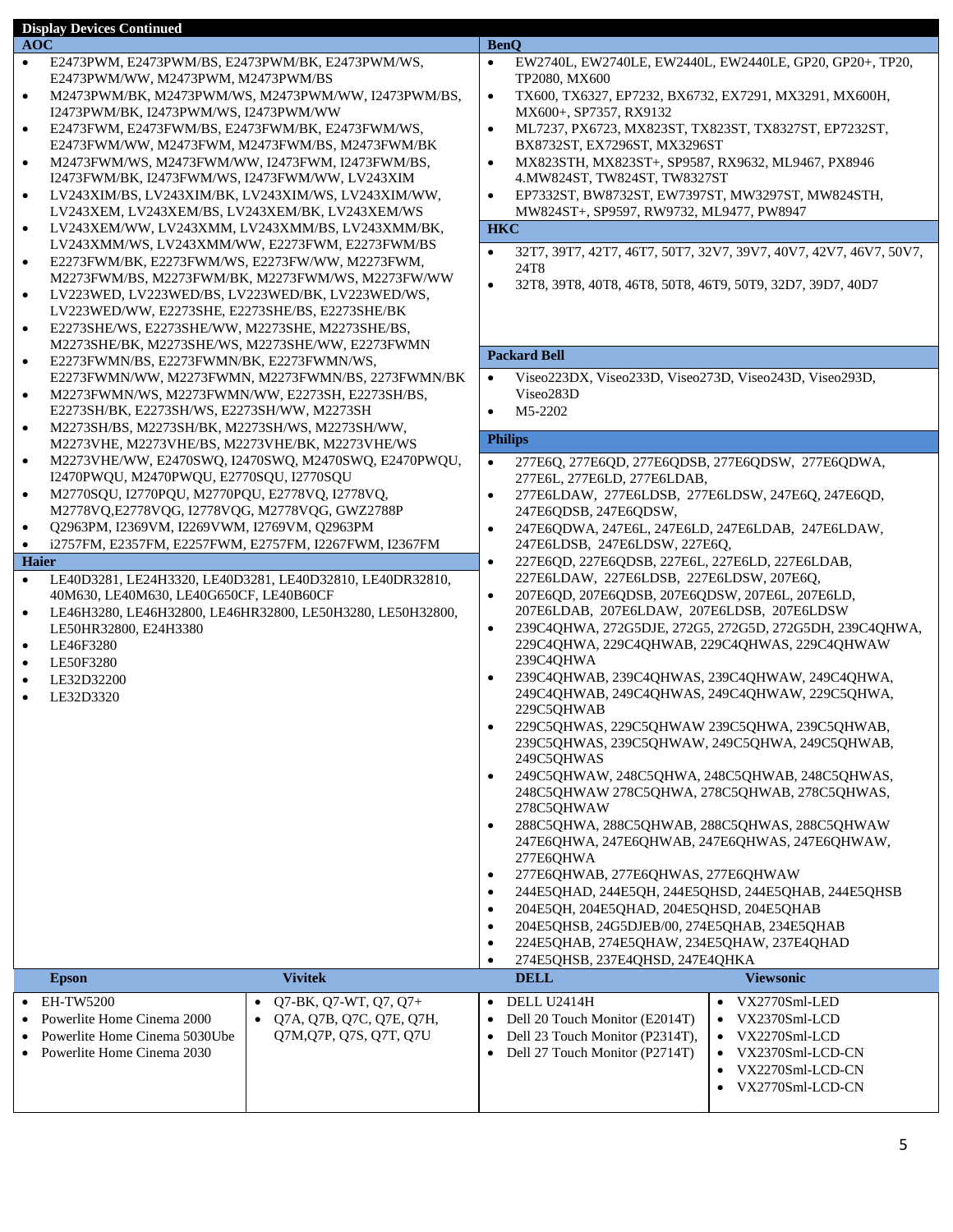| <b>Display Devices Continued</b>                                                                                                                                                                                                                                                                                                                |                                                                                                                                                                                                                                                                                                                                                                                                                                                                                                               |                                                                                                                                                                                                                                                                                                                                                                                                                                                                                                                                                                                                                                                                                                                                                                                                                                                                             |                                                                                                        |                                                                                                                                                                                                                                                                                                                                                                                                                                                                                                                                 |                                                                                                                                                                                                                                                                                                                                              |
|-------------------------------------------------------------------------------------------------------------------------------------------------------------------------------------------------------------------------------------------------------------------------------------------------------------------------------------------------|---------------------------------------------------------------------------------------------------------------------------------------------------------------------------------------------------------------------------------------------------------------------------------------------------------------------------------------------------------------------------------------------------------------------------------------------------------------------------------------------------------------|-----------------------------------------------------------------------------------------------------------------------------------------------------------------------------------------------------------------------------------------------------------------------------------------------------------------------------------------------------------------------------------------------------------------------------------------------------------------------------------------------------------------------------------------------------------------------------------------------------------------------------------------------------------------------------------------------------------------------------------------------------------------------------------------------------------------------------------------------------------------------------|--------------------------------------------------------------------------------------------------------|---------------------------------------------------------------------------------------------------------------------------------------------------------------------------------------------------------------------------------------------------------------------------------------------------------------------------------------------------------------------------------------------------------------------------------------------------------------------------------------------------------------------------------|----------------------------------------------------------------------------------------------------------------------------------------------------------------------------------------------------------------------------------------------------------------------------------------------------------------------------------------------|
| Acer                                                                                                                                                                                                                                                                                                                                            | <b>Hitachi</b>                                                                                                                                                                                                                                                                                                                                                                                                                                                                                                | 3M                                                                                                                                                                                                                                                                                                                                                                                                                                                                                                                                                                                                                                                                                                                                                                                                                                                                          | <b>NEC</b>                                                                                             | <b>Kenwood</b>                                                                                                                                                                                                                                                                                                                                                                                                                                                                                                                  |                                                                                                                                                                                                                                                                                                                                              |
| $\bullet$ DA241HL<br>T232HL, T242HL<br>$\bullet$<br>H226HQL<br>$\bullet$<br>QX2156/QX2306<br>$\bullet$<br>Maestro236D/Maestro226D<br>X<br>• LED-backlit Monitor: B6<br>Series<br>• LCD Monitor: H236HL,<br>G236HL                                                                                                                               | • LE55S606,<br>LE55T506,<br>LE55U516<br>LE46S606,<br>$\bullet$<br>LE46T506<br>$\bullet$ LE42S606,<br>LE42T506                                                                                                                                                                                                                                                                                                                                                                                                 | $\bullet$ MP300<br>$\bullet$ SPR1000<br><b>Proscan</b><br>PLDED3273A-C<br>$\bullet$<br>PLDED5030A-RK<br>$\bullet$                                                                                                                                                                                                                                                                                                                                                                                                                                                                                                                                                                                                                                                                                                                                                           | $\bullet$ EA294WMi<br>Apex<br>$\bullet$ LE4643R<br>$\bullet$ LE4243R<br>• LE3943R<br>$\bullet$ LE3243R | • DNX571HD, DNX891HD, DNX7710BT,<br>DNX7250DAB<br>DNX771HD, DNX525DAB, DNX535VBT,<br>$\bullet$<br>DNX535VBTM<br>DNX691HD, DNX5250BT, DNX5305BT<br>$\bullet$<br>DNX5350BTM,DNX571EX,DNX4250DAB,<br>DNX5350DAB, DNX5710BT, DNX4250BT<br>$\bullet$                                                                                                                                                                                                                                                                                 |                                                                                                                                                                                                                                                                                                                                              |
| <b>Aiptek</b>                                                                                                                                                                                                                                                                                                                                   | <b>Asus</b>                                                                                                                                                                                                                                                                                                                                                                                                                                                                                                   | <b>TCL</b>                                                                                                                                                                                                                                                                                                                                                                                                                                                                                                                                                                                                                                                                                                                                                                                                                                                                  |                                                                                                        | <b>Hisense</b>                                                                                                                                                                                                                                                                                                                                                                                                                                                                                                                  | Insignia                                                                                                                                                                                                                                                                                                                                     |
| • Aiptek MobileCinema A50P<br>oCOSMO<br><b>CE3200</b><br>$\bullet$<br>CE3201<br><b>CE4701</b><br>٠<br><b>Skyworth</b><br>42E58, 32E66, 39E66,<br>$\bullet$<br>42E66<br>47E66, 50E66, 55E66<br>$\bullet$<br>32E68<br>39E68, 42E68, 47E68,<br>$\bullet$<br>50E68<br>55E68 32E59, 39E59,<br>$\bullet$<br>42E59<br>47E59, 50E59, 55E59<br>$\bullet$ | $\bullet$ VN248H,<br><b>VN248H-P.</b><br><b>VN248HE,</b><br><b>VN248H-B</b><br>VN248H-J,<br><b>VN248HR.</b><br>VN2480,<br><b>VN248Q-P</b><br><b>VN248QE,</b><br>$\bullet$<br><b>VN248Q-</b><br>В,<br>VN248Q-J,<br><b>VN248QR</b><br>P <sub>2</sub> B, P <sub>2</sub> E,<br>$\bullet$<br>P <sub>2</sub> M<br>Projector<br><b>VN248H</b><br>$\bullet$<br><b>VN279H</b><br><b>VN279Q</b><br><b>VN279QL</b><br>$\bullet$<br>B<br><b>VX279H</b><br>$\bullet$<br><b>VX279Q</b><br><b>VX239H</b><br>$\bullet$ VX239Q | • L50V8500A-3D, L55E5690UDS,<br>LE50UHDE5692GM, LE50UHDE5692GS,<br>LE50UHDE5692GC, LE50UHDE5692GT<br>• LE50UHDE5692GK, LE50UHDE5692GW,<br>LE50UHDE5692GA, LE50UHDE5693G,<br>LE50UHDE5694G, LE50UHDE5695G<br>• DP24E14M, DP24E14S, DP24E14T, DP40D64,<br>FVD4064 L50V8500A-3D, L55V8500A-3D,<br>L65V8500A-3D, L65E5690A-3D, L55E5690A-<br>3D<br>• L50E5690A-3D,L42H6600A-3D, L47H6600A-<br>3D, L55H6600A-3D, L46V7600A-3D,<br>• L55V7600A-3DLE58FHDE3010, 19HW4323,<br>19HU5253C, 19WH4323W, 19HU5323CW,<br>19HT4353C, 19HW4235, 24FU5253CW,<br>24FU5253C, 24FW4325<br>24FW4323, 24FW4323W, 24E4253F,<br>$\bullet$<br>26HW4323, 26HW4323W, 26HU5253C,<br>26HU5253CW, 32HU5253C, 32HW5523,<br>32HW3323, 32HU5253CW<br>32FU5243C, 29FU3253C, 40FW3323,<br>40FU3253C, 48FU4243C, 50FU3253C,<br>55FU4243C<br>• L32E3020, L28E3500, L40F3520F,<br>L40F3500F, L32F3520, L46F2520F, |                                                                                                        | 40K360MN,<br>$\bullet$<br>46K360MN, 42A300,<br>39A300, 32A300,<br>23A300, 55K390G,<br>50K390G, 42K390,<br>40K390, 39K390<br>32K390, 58K280,<br>$\bullet$<br>42K280, 39K280,<br>32K280, 55K20DG,<br>55K21DG, 55K22DG,<br>55K23DG, 55K24DG<br>55K25DG, 50K20DG,<br>$\bullet$<br>50K21DG, 50K22DG,<br>50K23DG, 50K24DG,<br>50K20D, 50K21D,<br>50K22D, 50K23D,<br>50K24D, 48K20D,<br>48K21D 48K22D,<br>48K23D, 48K24D,<br>40K20D, 40K21D,<br>40K22D, 40K23D,<br>40K24D<br>32K20D, 32K21D,<br>$\bullet$<br>32K22D, 32K23D,<br>32K24D | • NS-55E440NA14,<br>NS-28E200NA14,<br>NS-39E400NA14,<br>NS-39D400NA14<br>NS-28E200NA14<br>NS-39D400NA14<br>NS-39E400NA14<br>$\bullet$<br>NS-55D440NA14<br>NS-50E440NA14<br>NS-46E440NA14<br>NS-50D400NA14<br>NS-46D400NA14<br>$\bullet$<br>NS-32D200NA14<br>NS-32E400NA14<br>NS-55E480A13A<br>NS-46E480A13A<br>NS-55E480A13<br>NS-46E480A13M |
| 42E78, 47E78, 55E78<br><b>ITE</b>                                                                                                                                                                                                                                                                                                               | <b>Lenovo</b>                                                                                                                                                                                                                                                                                                                                                                                                                                                                                                 | L32F3500, F46F3500F<br>L19E3500, L19E5330, L24E5300F, L32E5300,<br>$\bullet$                                                                                                                                                                                                                                                                                                                                                                                                                                                                                                                                                                                                                                                                                                                                                                                                |                                                                                                        | <b>Mitsubishi</b>                                                                                                                                                                                                                                                                                                                                                                                                                                                                                                               | oCOSMO                                                                                                                                                                                                                                                                                                                                       |
| IT6801, IT6802<br>$\bullet$<br>IT66332, IT6861<br>IT6862                                                                                                                                                                                                                                                                                        | ThinkVisio<br>$\bullet$<br>n LT3053p<br>Optoma<br>$\bullet$ ML550<br>Projector                                                                                                                                                                                                                                                                                                                                                                                                                                | L39E5300F<br>39UE5691, 39UE5692, 39UE5693, 65UE5691,<br>$\bullet$<br>65UE5692, 65UE5693, 42UE5691, 42UE5692,<br>42UE5693, 55UE5691,<br>55UE5692, 55UE5693, 50UE5700G,<br>$\bullet$<br>50 UE5710 G, 50 UE5720 G, LE32 HDF3010 S,<br>LE32HDF3010, 48FS4690, 48FS4610,<br>48FS4600, 23F3300, 23F3310, 23F3320,<br>$\bullet$<br>39S3600, 39S3610, 39S3690, 40S3600,<br>$\bullet$<br>40S3610, 40S3690, 40S4600, 40S4610,<br>40S4690, 55FS4690, 55FS4600, 55FS4610,<br>$\bullet$<br>50FS5600, 50FS5610, 50FS5690,<br>32S3600,32S3610,32S3690,55FS4610R,<br>55FS4600R,55FS4690R,48FS4610R,48FS4600<br>$\bullet$<br>R,<br>48FS4690R,40FS4610R,40FS4600R,40FS4690<br>٠<br>R,<br>39S3610R,39S3600R,<br>39S3690R, 32S3610R, 32S3600R, 32S3690R,<br>$\bullet$<br>28E3500,28E3510,28E3520                                                                                                |                                                                                                        | RDT235WX<br>RDT235WX-S<br>$\bullet$<br>RDT235WX-E10<br>٠                                                                                                                                                                                                                                                                                                                                                                                                                                                                        | $\bullet$ CE3200<br><b>CE3201</b><br>• CE4701                                                                                                                                                                                                                                                                                                |